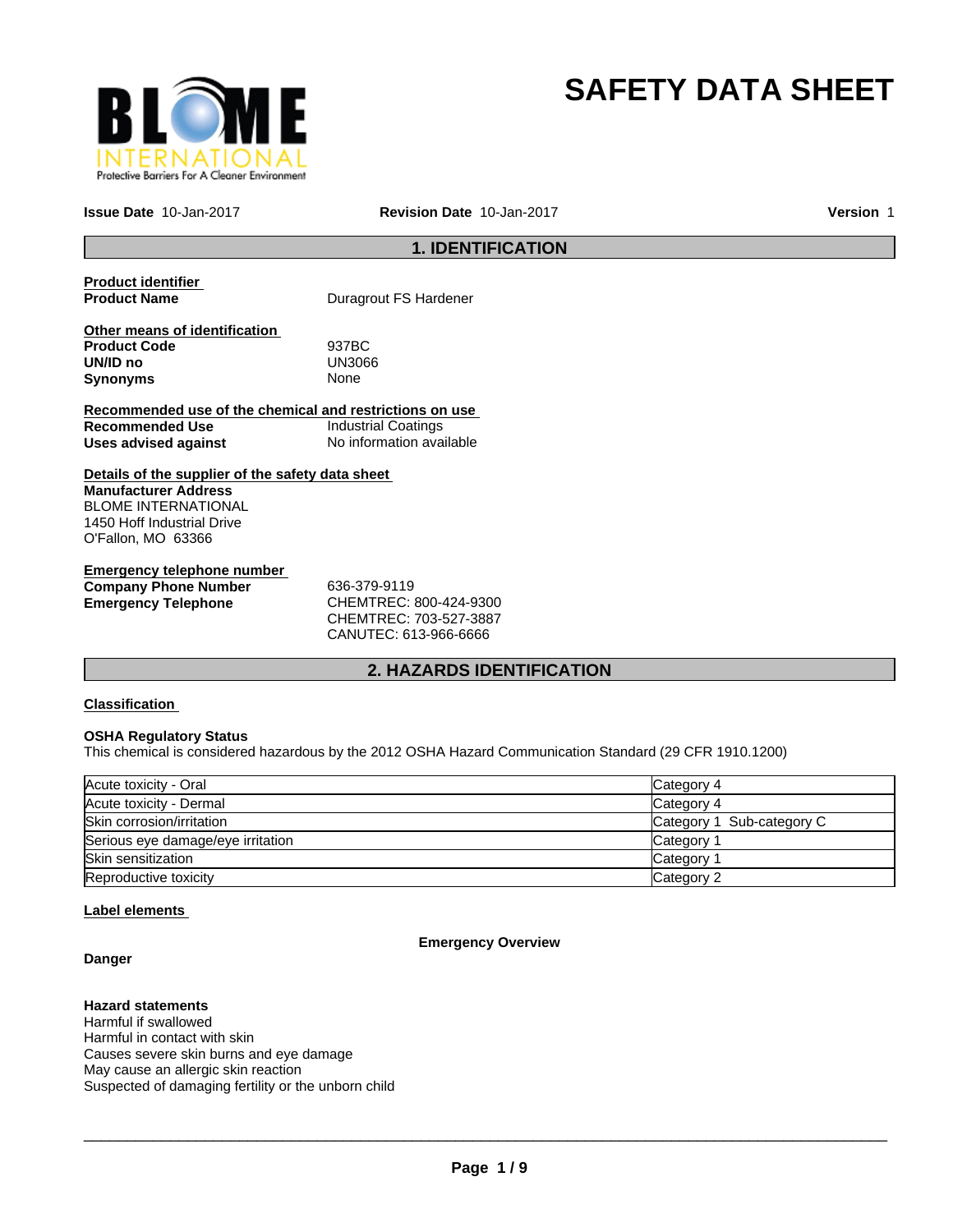

**Appearance** viscous **Physical state** liquid **Odor** Amine

 $\overline{\phantom{a}}$  ,  $\overline{\phantom{a}}$  ,  $\overline{\phantom{a}}$  ,  $\overline{\phantom{a}}$  ,  $\overline{\phantom{a}}$  ,  $\overline{\phantom{a}}$  ,  $\overline{\phantom{a}}$  ,  $\overline{\phantom{a}}$  ,  $\overline{\phantom{a}}$  ,  $\overline{\phantom{a}}$  ,  $\overline{\phantom{a}}$  ,  $\overline{\phantom{a}}$  ,  $\overline{\phantom{a}}$  ,  $\overline{\phantom{a}}$  ,  $\overline{\phantom{a}}$  ,  $\overline{\phantom{a}}$ 

## **Precautionary Statements - Prevention**

Obtain special instructions before use Do not handle until all safety precautions have been read and understood Wear protective gloves/protective clothing/eye protection/face protection Use personal protective equipment as required Wash face, hands and any exposed skin thoroughly after handling Do not eat, drink or smoke when using this product Do not breathe dust/fume/gas/mist/vapors/spray Contaminated work clothing should not be allowed out of the workplace

## **Precautionary Statements - Response**

IF IN EYES: Rinse cautiously with water for several minutes. Remove contact lenses, if present and easy to do. Continue rinsing Immediately call a POISON CENTER or doctor/physician IF ON SKIN (or hair): Remove/Take off immediately all contaminated clothing. Rinse skin with water/shower If skin irritation or rash occurs: Get medical advice/attention Call a POISON CENTER or doctor/physician if you feel unwell Wash contaminated clothing before reuse IF INHALED: Remove victim to fresh air and keep at rest in a position comfortable for breathing Immediately call a POISON CENTER or doctor/physician IF SWALLOWED: Call a POISON CENTER or doctor/physician if you feel unwell Rinse mouth Do NOT induce vomiting

## **Precautionary Statements - Storage**

Store locked up

#### **Precautionary Statements - Disposal**

Dispose of contents/container to an approved waste disposal plant

#### **Hazards not otherwise classified (HNOC)**

## Not applicable

#### **Other Information**

Toxic to aquatic life with long lasting effects. Harmful to aquatic life.

## **Unknown acute toxicity**

70% of the mixture consists of ingredient(s) of unknown toxicity

# **3. COMPOSITION/INFORMATION ON INGREDIENTS**

# **Substance**

Not applicable

## **Mixture**

| $\rightarrow$<br>$-40o$<br>Diethylenetriamine<br>، ۱<br>40.<br>$80 - 05 -$<br>$\overline{\phantom{a}}$<br><b>40</b><br><b>Bisphenol</b><br>$\mathbf{u}$ | <b>Chemical Name</b> | <b>CAS No</b> | Moinht-% |
|---------------------------------------------------------------------------------------------------------------------------------------------------------|----------------------|---------------|----------|
|                                                                                                                                                         |                      |               |          |
|                                                                                                                                                         |                      |               |          |

\*The exact percentage (concentration) of composition has been withheld as a trade secret.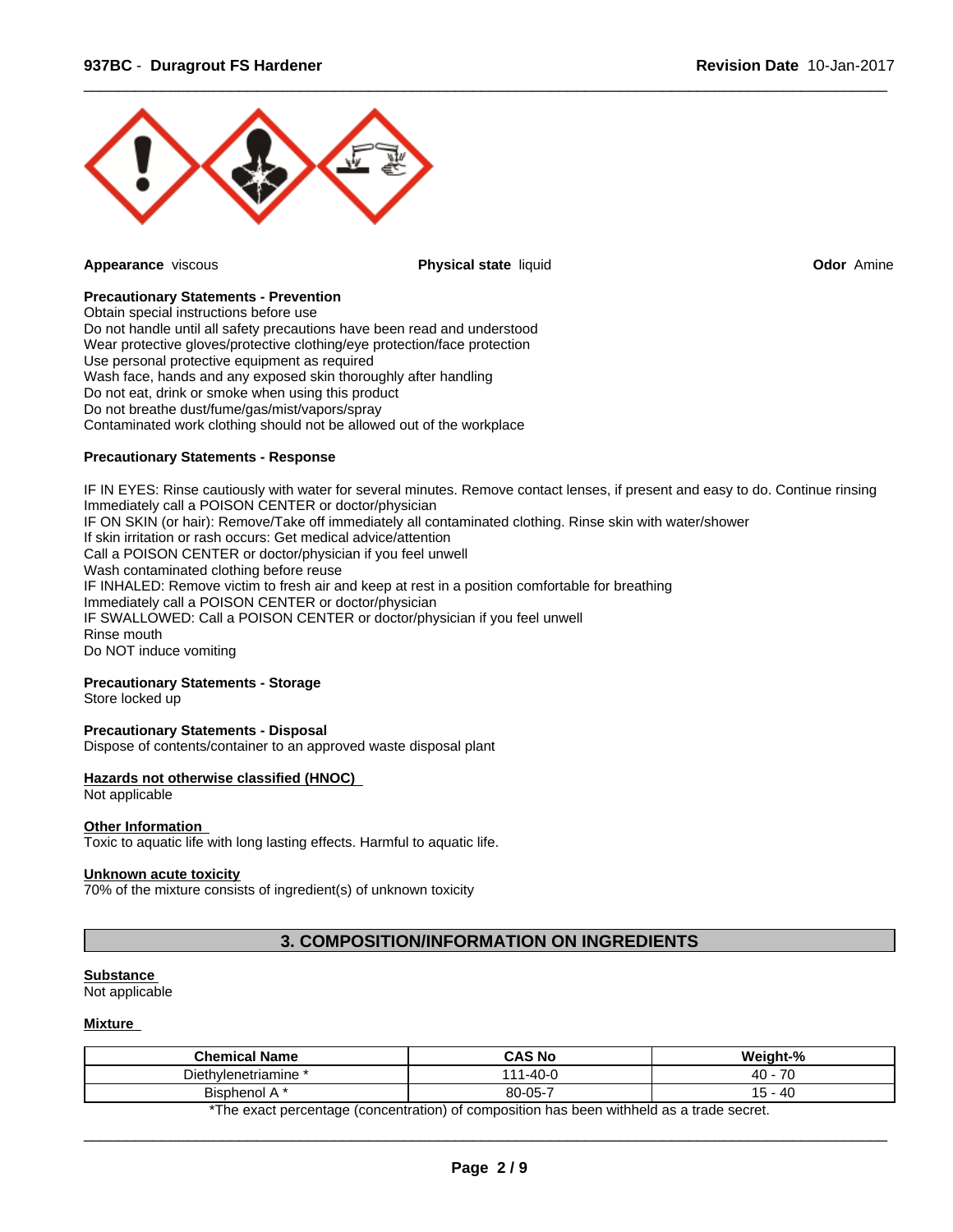## **4. FIRST AID MEASURES**

 $\overline{\phantom{a}}$  ,  $\overline{\phantom{a}}$  ,  $\overline{\phantom{a}}$  ,  $\overline{\phantom{a}}$  ,  $\overline{\phantom{a}}$  ,  $\overline{\phantom{a}}$  ,  $\overline{\phantom{a}}$  ,  $\overline{\phantom{a}}$  ,  $\overline{\phantom{a}}$  ,  $\overline{\phantom{a}}$  ,  $\overline{\phantom{a}}$  ,  $\overline{\phantom{a}}$  ,  $\overline{\phantom{a}}$  ,  $\overline{\phantom{a}}$  ,  $\overline{\phantom{a}}$  ,  $\overline{\phantom{a}}$ 

#### **Description of first aid measures**

| <b>General advice</b>                                       | Call 911 or emergency medical service. Remove and isolate contaminated clothing and<br>shoes.                                                                                                                                                                                                                                              |
|-------------------------------------------------------------|--------------------------------------------------------------------------------------------------------------------------------------------------------------------------------------------------------------------------------------------------------------------------------------------------------------------------------------------|
| Eye contact                                                 | Rinse immediately with plenty of water, also under the eyelids, for at least 15 minutes.<br>Remove contact lenses, if present and easy to do. Continue rinsing. Call a physician<br>immediately.                                                                                                                                           |
| <b>Skin contact</b>                                         | Wash off immediately with soap and plenty of water while removing all contaminated<br>clothes and shoes. For minor skin contact, avoid spreading material on unaffected skin. If<br>skin irritation persists, call a physician.                                                                                                            |
| <b>Inhalation</b>                                           | Remove to fresh air. If breathing is irregular or stopped, administer artificial respiration.<br>Avoid direct contact with skin. Use barrier to give mouth-to-mouth resuscitation. If<br>symptoms persist, call a physician.                                                                                                               |
| Ingestion                                                   | Call a physician or poison control center immediately. Rinse mouth. Drink plenty of water.<br>Do not induce vomiting without medical advice.                                                                                                                                                                                               |
| Self-protection of the first aider                          | Ensure that medical personnel are aware of the material(s) involved and take precautions to<br>protect themselves. Do not use mouth-to-mouth method if victim ingested or inhaled the<br>substance; give artificial respiration with the aid of a pocket mask equipped with a one-way<br>valve or other proper respiratory medical device. |
| Most important symptoms and effects, both acute and delayed |                                                                                                                                                                                                                                                                                                                                            |
| <b>Symptoms</b>                                             | Causes skin and eye burns. May result in permanent damage including blindness. May<br>cause allergic skin reaction. Coughing and/ or wheezing.                                                                                                                                                                                             |
|                                                             | Indication of any immediate medical attention and special treatment needed                                                                                                                                                                                                                                                                 |
| Note to physicians                                          | Keep victim warm and quiet. Effects of exposure (inhalation, ingestion or skin contact) to<br>substance may be delayed. Treat symptomatically.                                                                                                                                                                                             |

## **5. FIRE-FIGHTING MEASURES**

## **Suitable extinguishing media**

Use extinguishing measures that are appropriate to local circumstances and the surrounding environment. Dry chemical, CO2, alcohol-resistant foam or water spray. Move containers from fire area if you can do it without risk.

**Unsuitable extinguishing media** Do not use a solid water stream as it may scatter and spread fire.

#### **Specific hazards arising from the chemical**

The product causes burns of eyes, skin and mucous membranes. Thermal decomposition can lead to release of irritating and toxic gases and vapors. Runoff may pollute waterways.

#### **Explosion data Sensitivity to Mechanical Impact** None. **Sensitivity to Static Discharge** None.

#### **Protective equipment and precautions for firefighters**

As in any fire, wear self-contained breathing apparatus pressure-demand, MSHA/NIOSH (approved or equivalent) and full protective gear.

## **6. ACCIDENTAL RELEASE MEASURES**

**Personal precautions, protective equipment and emergency procedures**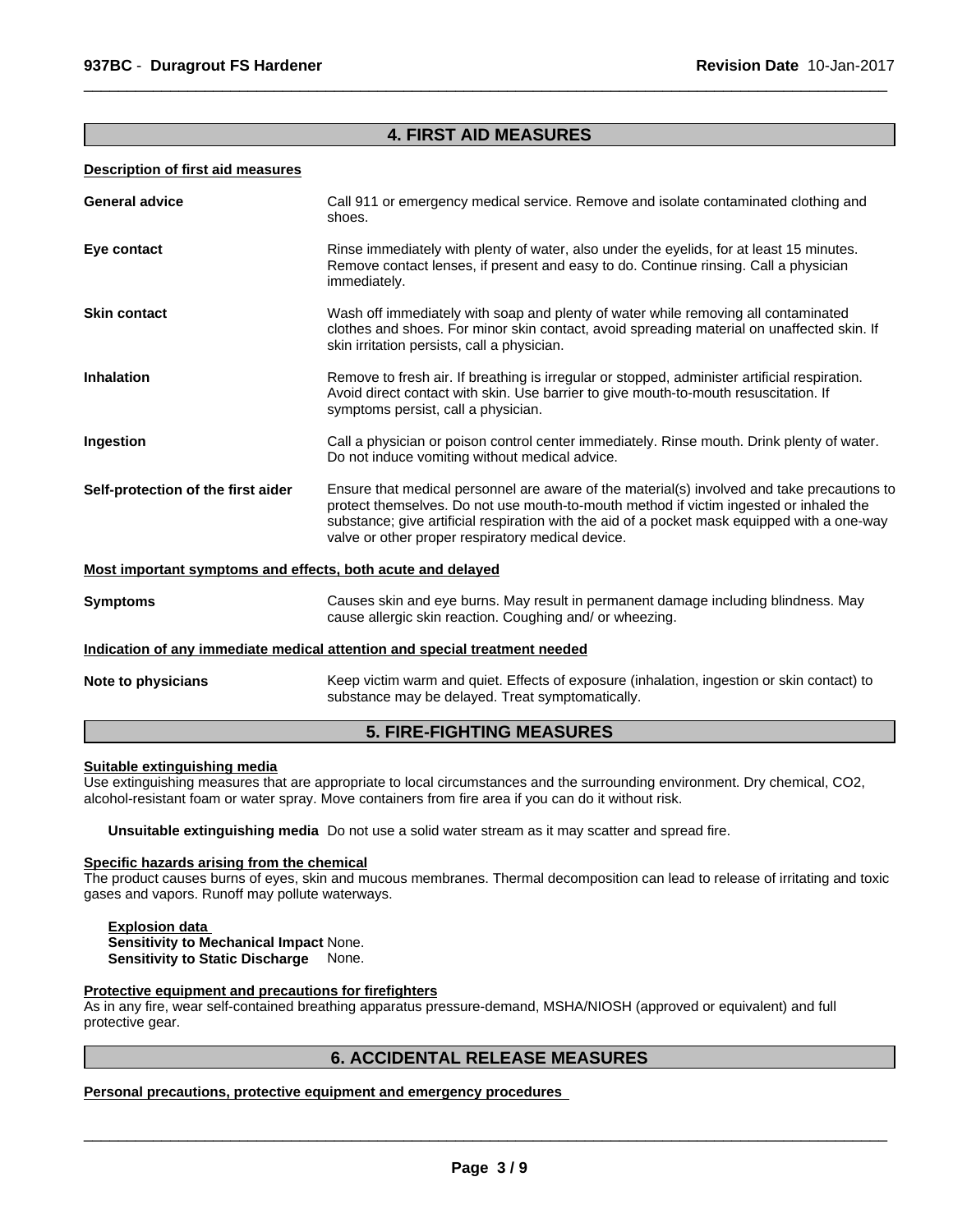| <b>Personal precautions</b>                                  | Remove all sources of ignition. Evacuate personnel to safe areas. Ensure adequate<br>ventilation, especially in confined areas. Use personal protective equipment as required.<br>Keep people away from and upwind of spill/leak.                          |
|--------------------------------------------------------------|------------------------------------------------------------------------------------------------------------------------------------------------------------------------------------------------------------------------------------------------------------|
| <b>Environmental precautions</b>                             |                                                                                                                                                                                                                                                            |
| <b>Environmental precautions</b>                             | Prevent entry into waterways, sewers, basements or confined areas.                                                                                                                                                                                         |
| Methods and material for containment and cleaning up         |                                                                                                                                                                                                                                                            |
| <b>Methods for containment</b>                               | Absorb or cover with dry earth, sand or other non-combustible material and transfer to<br>containers.                                                                                                                                                      |
| Methods for cleaning up                                      | Cover liquid spill with sand, earth or other non-combustible absorbent material. Use<br>personal protective equipment as required. Dam up. Take up mechanically, placing in<br>appropriate containers for disposal. Clean contaminated surface thoroughly. |
|                                                              | 7. HANDLING AND STORAGE                                                                                                                                                                                                                                    |
| <b>Precautions for safe handling</b>                         |                                                                                                                                                                                                                                                            |
| Advice on safe handling                                      | Avoid contact with skin, eyes or clothing. Use personal protective equipment as required.<br>Wash contaminated clothing before reuse. Do not breathe dust/fume/gas/mist/vapors/spray.<br>Do not eat, drink or smoke when using this product.               |
| Conditions for safe storage, including any incompatibilities |                                                                                                                                                                                                                                                            |
| <b>Storage Conditions</b>                                    | Keep container tightly closed in a dry and well-ventilated place. Keep out of the reach of<br>children.                                                                                                                                                    |
| Incompatible materials                                       | Strong oxidizing agents. Strong acids. Strong bases.                                                                                                                                                                                                       |
|                                                              | <b>8. EXPOSURE CONTROLS/PERSONAL PROTECTION</b>                                                                                                                                                                                                            |

 $\overline{\phantom{a}}$  ,  $\overline{\phantom{a}}$  ,  $\overline{\phantom{a}}$  ,  $\overline{\phantom{a}}$  ,  $\overline{\phantom{a}}$  ,  $\overline{\phantom{a}}$  ,  $\overline{\phantom{a}}$  ,  $\overline{\phantom{a}}$  ,  $\overline{\phantom{a}}$  ,  $\overline{\phantom{a}}$  ,  $\overline{\phantom{a}}$  ,  $\overline{\phantom{a}}$  ,  $\overline{\phantom{a}}$  ,  $\overline{\phantom{a}}$  ,  $\overline{\phantom{a}}$  ,  $\overline{\phantom{a}}$ 

## **Control parameters**

## **Exposure Guidelines** .

| <b>Chemical Name</b> | <b>ACGIH TLV</b> | <b>OSHA PEL</b> | <b>NIOSH IDLH</b>           |
|----------------------|------------------|-----------------|-----------------------------|
| Diethylenetriamine   | TWA.<br>ppm      |                 | TWA:<br>ppm                 |
| $1 - 40 - C$         |                  |                 | TWA.<br>4 ma/m <sup>3</sup> |

*NIOSH IDLH Immediately Dangerous to Life or Health*

## **Appropriate engineering controls**

| <b>Engineering Controls</b> | Showers              |  |
|-----------------------------|----------------------|--|
|                             | Eyewash stations     |  |
|                             | Ventilation systems. |  |

#### **Individual protection measures, such as personal protective equipment**

| <b>Eye/face protection</b>            | Tight sealing safety goggles.                                                                                                                                                                                                                                                                                                    |
|---------------------------------------|----------------------------------------------------------------------------------------------------------------------------------------------------------------------------------------------------------------------------------------------------------------------------------------------------------------------------------|
| Skin and body protection              | Wear protective gloves and protective clothing.                                                                                                                                                                                                                                                                                  |
| <b>Respiratory protection</b>         | If exposure limits are exceeded or irritation is experienced, NIOSH/MSHA approved<br>respiratory protection should be worn. Positive-pressure supplied air respirators may be<br>required for high airborne contaminant concentrations. Respiratory protection must be<br>provided in accordance with current local regulations. |
| <b>General Hygiene Considerations</b> | Handle in accordance with good industrial hygiene and safety practice.                                                                                                                                                                                                                                                           |

# **9. PHYSICAL AND CHEMICAL PROPERTIES**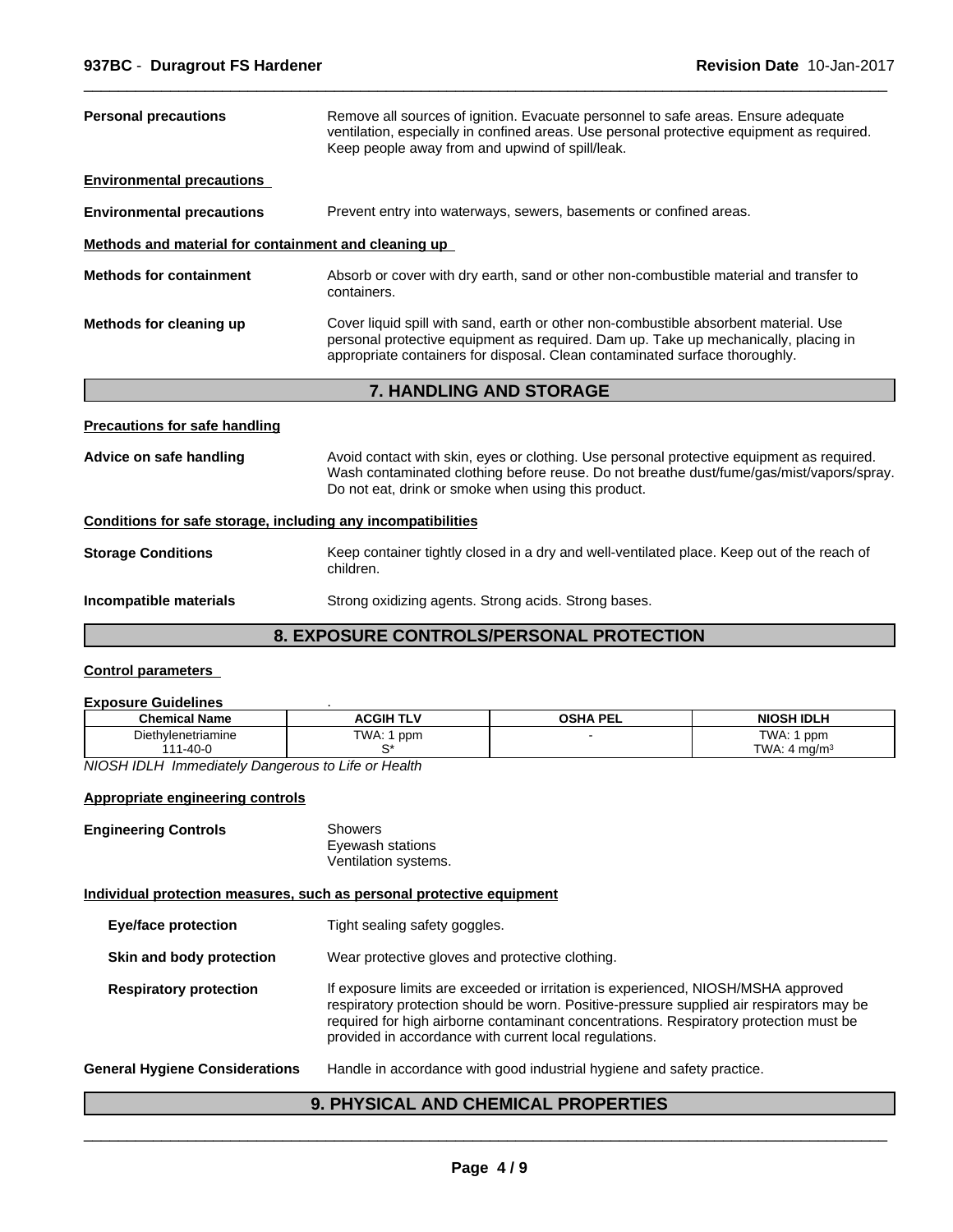#### **Information on basic physical and chemical properties**

**Physical state** liquid **Appearance Color**

## **Explosive properties** Not an explosive<br> **Oxidizing properties** Not applicable **Oxidizing properties Partition coefficient No information available**<br> **Autoignition temperature No information available Autoignition temperature No information available**<br> **Decomposition temperature No information available Flash point Decomposition temperature** No information available<br> **Kinematic viscosity** No information available **Kinematic viscosity Dynamic viscosity** No information available **Property Flammability (solid, gas) Flammability Limit in Air**<br>**Upper flammability limit:** No information available **Upper flammability limit:** No information available<br> **Lower flammability limit:** No information available **pH** No information available **Lower flammability limit: Vapor pressure** No information available **Vapor density** No information available **Melting point / freezing point** No information available **Relative density** 0.96 **Water solubility** dispersible **Solubility in other solvents** No information available **Boiling point / boiling range** > 120 °C / 248 °F

#### **Other Information**

**VOC Content (%)** 0 g/L **Bulk density** No information available

viscous amber

#### **Values**

> 100 °C / 212 °F No information available<br>No information available

**Softening point** No information available **Molecular weight** No information available **Density** No information available **Odor threshold Odor**

 $\overline{\phantom{a}}$  ,  $\overline{\phantom{a}}$  ,  $\overline{\phantom{a}}$  ,  $\overline{\phantom{a}}$  ,  $\overline{\phantom{a}}$  ,  $\overline{\phantom{a}}$  ,  $\overline{\phantom{a}}$  ,  $\overline{\phantom{a}}$  ,  $\overline{\phantom{a}}$  ,  $\overline{\phantom{a}}$  ,  $\overline{\phantom{a}}$  ,  $\overline{\phantom{a}}$  ,  $\overline{\phantom{a}}$  ,  $\overline{\phantom{a}}$  ,  $\overline{\phantom{a}}$  ,  $\overline{\phantom{a}}$ 

No information available Amine

## **Remarks•Method**

Pensky-Martens Closed Cup (PMCC)

# **10. STABILITY AND REACTIVITY**

**Reactivity**  No data available

#### **Chemical stability**

Stable under recommended storage conditions. **Possibility of Hazardous Reactions** Hazardous polymerization does not occur. **Conditions to avoid** Elevated Temperature. Incompatible materials. **Incompatible materials** Strong oxidizing agents. Strong acids. Strong bases. **Hazardous Decomposition Products** Thermal decomposition can lead to release of irritating and toxic gases and vapors.

## **11. TOXICOLOGICAL INFORMATION**

**Information on likely routes of exposure** 

**Product Information**

**Inhalation** May cause irritation.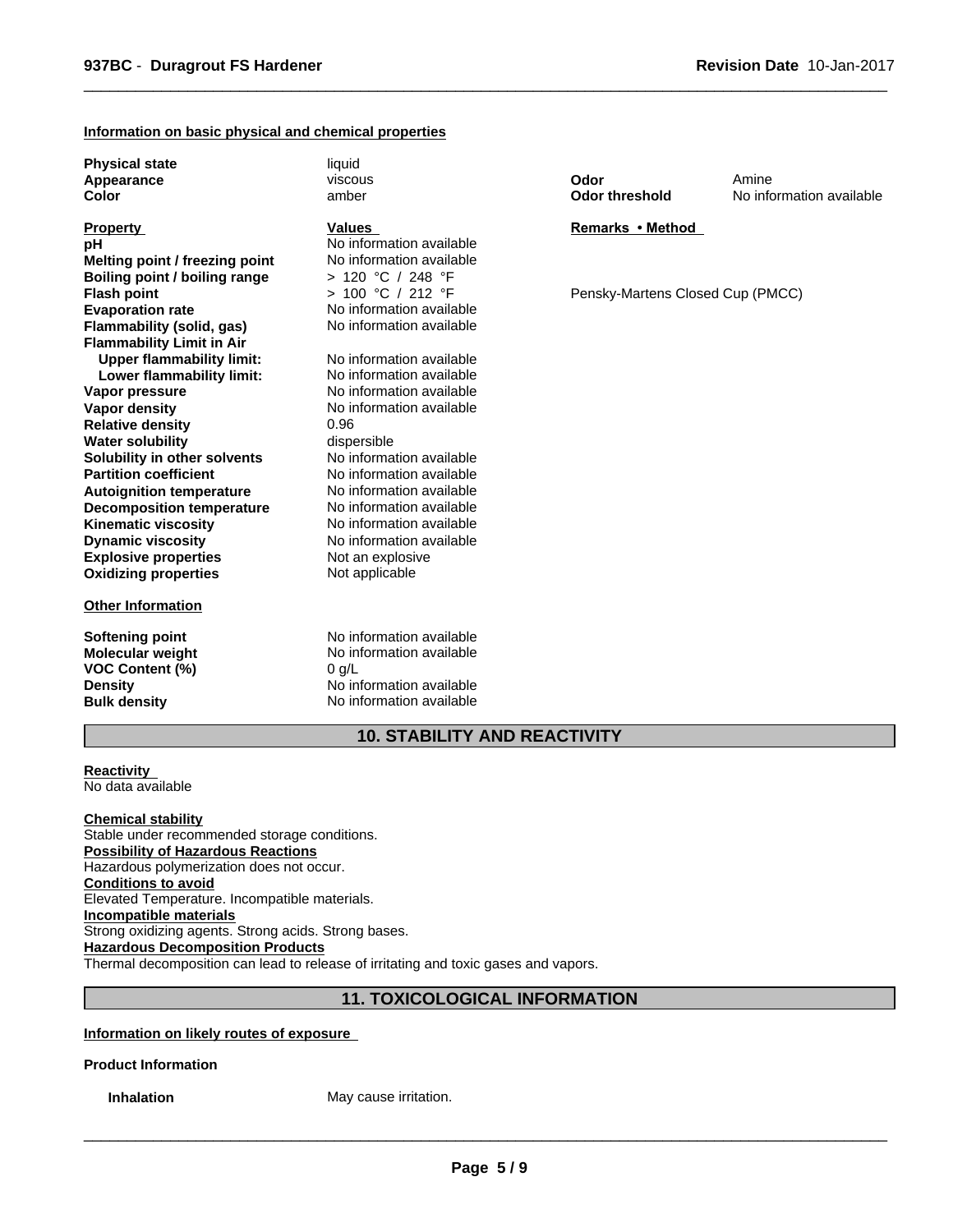| Eve contact         | Corrosive to the eyes and may cause severe damage including blindness.                                        |
|---------------------|---------------------------------------------------------------------------------------------------------------|
| <b>Skin contact</b> | May cause burns. Repeated or prolonged skin contact may cause allergic reactions with<br>susceptible persons. |
| <b>Ingestion</b>    | Can burn mouth, throat, and stomach.                                                                          |

| <b>Chemical Name</b>             | Oral LD50            | Dermal LD50            | <b>Inhalation LC50</b> |
|----------------------------------|----------------------|------------------------|------------------------|
| Diethylenetriamine<br>111-40-0   | $= 1080$ mg/kg (Rat) | $= 672$ mg/kg (Rabbit) | $= 70$ mg/L (Rat) 4 h  |
| <b>Bisphenol A</b><br>$ 80-05-7$ | $=$ 3300 mg/kg (Rat) | $=$ 3 mL/kg (Rabbit)   | > 0.17 mg/L (Rat) 6 h  |

#### **Information on toxicological effects**

**Symptoms** May cause an allergic skin reaction. Causes skin burns. May cause redness and tearing of the eyes. May result in permanent damage including blindness. Coughing and/ or wheezing.

 $\overline{\phantom{a}}$  ,  $\overline{\phantom{a}}$  ,  $\overline{\phantom{a}}$  ,  $\overline{\phantom{a}}$  ,  $\overline{\phantom{a}}$  ,  $\overline{\phantom{a}}$  ,  $\overline{\phantom{a}}$  ,  $\overline{\phantom{a}}$  ,  $\overline{\phantom{a}}$  ,  $\overline{\phantom{a}}$  ,  $\overline{\phantom{a}}$  ,  $\overline{\phantom{a}}$  ,  $\overline{\phantom{a}}$  ,  $\overline{\phantom{a}}$  ,  $\overline{\phantom{a}}$  ,  $\overline{\phantom{a}}$ 

#### **Delayed and immediate effects as well as chronic effects from short and long-term exposure**

| <b>Sensitization</b>          | May cause sensitization in susceptible persons.                   |
|-------------------------------|-------------------------------------------------------------------|
| Germ cell mutagenicity        | Based on available data, the classification criteria are not met. |
| Carcinogenicity               | Based on available data, the classification criteria are not met. |
| <b>Reproductive toxicity</b>  | Contains a known or suspected reproductive toxin.                 |
| <b>STOT - single exposure</b> | Target Organs. Respiratory system. Eyes. Skin.                    |
| STOT - repeated exposure      | Based on available data, the classification criteria are not met. |
| <b>Target Organ Effects</b>   | Eyes, Respiratory system, Skin.                                   |
| <b>Aspiration hazard</b>      | Based on available data, the classification criteria are not met. |

#### **Numerical measures of toxicity - Product Information**

## **The following values are calculated based on chapter 3.1 of the GHS document** .

| ATEmix (oral)                 | 1,114.00 mg/kg      |
|-------------------------------|---------------------|
| ATEmix (dermal)               | 1,403.00 mg/kg mg/l |
| ATEmix (inhalation-dust/mist) | 140.00 mg/l         |

# **12. ECOLOGICAL INFORMATION**

#### **Ecotoxicity**

Toxic to aquatic life with long lasting effects

#### 70 % of the mixture consists of components(s) of unknown hazards to the aquatic environment

| <b>Chemical Name</b>                 | Algae/aquatic plants                                                                                                                                                  | Fish                                                                                                                                                                                                                 | Crustacea                                                                                                                     |
|--------------------------------------|-----------------------------------------------------------------------------------------------------------------------------------------------------------------------|----------------------------------------------------------------------------------------------------------------------------------------------------------------------------------------------------------------------|-------------------------------------------------------------------------------------------------------------------------------|
| Diethylenetriamine<br>$111 - 40 - 0$ | 1164: 72 h Pseudokirchneriella<br>subcapitata mg/L EC50 345.6: 96 h<br>Pseudokirchneriella subcapitata<br>mg/L EC50 592: 96 h<br>Desmodesmus subspicatus mg/L<br>EC50 | 248: 96 h Poecilia reticulata mg/L<br>LC50 static 430: 96 h Leuciscus<br>idus mg/L LC50 semi-static 1014:<br>96 h Poecilia reticulata mg/L LC50<br>semi-static                                                       | 16: 48 h Daphnia magna mg/L<br>EC50 37: 24 h Daphnia magna<br>mg/L EC50                                                       |
| <b>Bisphenol A</b><br>80-05-7        | 2.5: 96 h Pseudokirchneriella<br>subcapitata mg/L EC50                                                                                                                | 3.6 - 5.4: 96 h Pimephales promelas<br>mg/L LC50 flow-through $4.0 - 5.5$ :<br>96 h Pimephales promelas mg/L<br>LC50 static 4: 96 h Oncorhynchus<br>mykiss mg/L LC50 9.9: 96 h<br>Brachydanio rerio mg/L LC50 static | 10.2: 48 h Daphnia magna mg/L<br>EC50 3.9: 48 h Daphnia magna<br>mg/L EC50 9.2 - 11.4: 48 h Daphnia<br>magna mg/L EC50 Static |

## **Persistence and degradability**

No information available.

## **Bioaccumulation**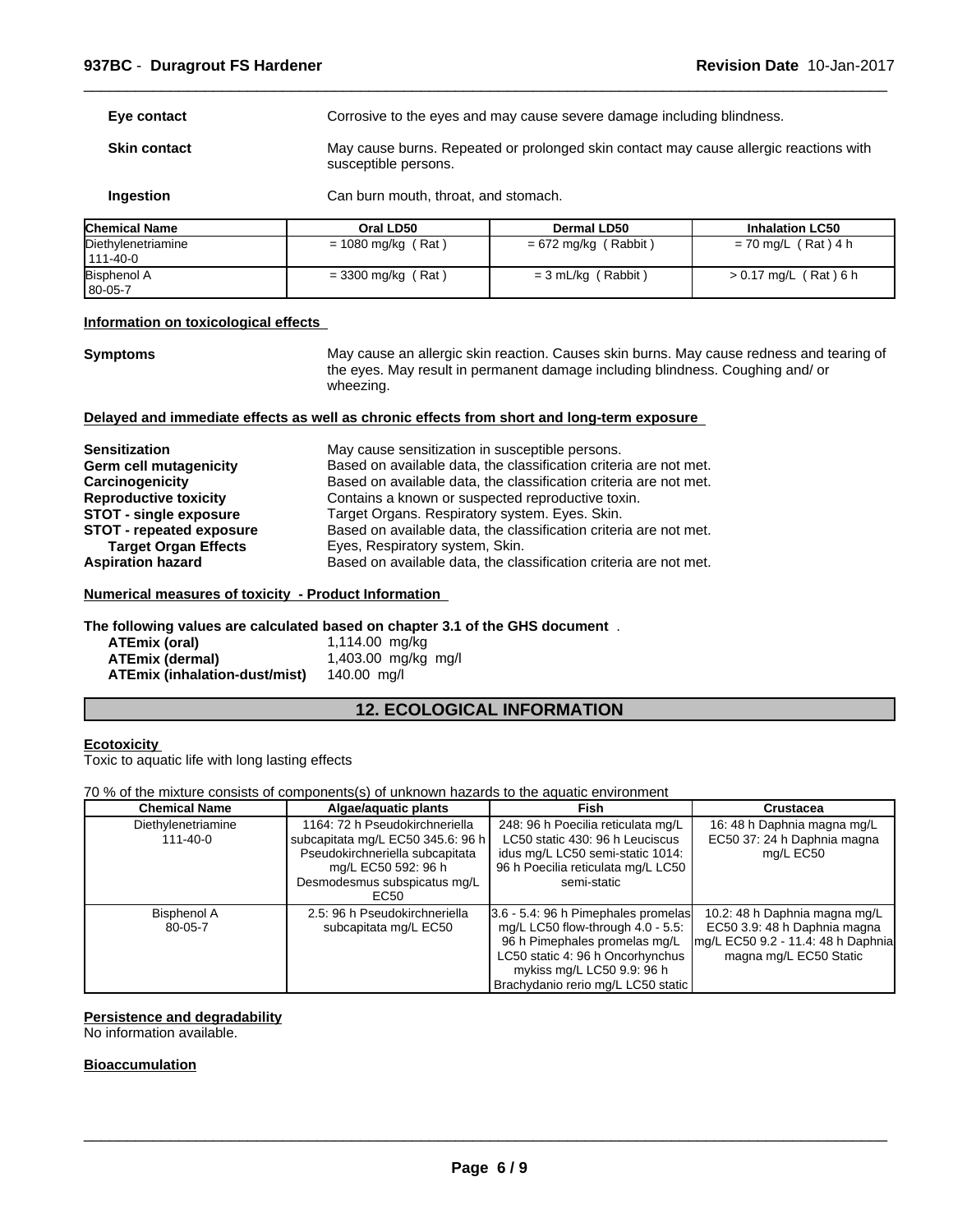| <b>Chemical Name</b>                 | <b>Partition coefficient</b> |
|--------------------------------------|------------------------------|
| Diethylenetriamine<br>$111 - 40 - 0$ | -1.3                         |
| Bisphenol A<br>80-05-7               | 2.2                          |

 $\overline{\phantom{a}}$  ,  $\overline{\phantom{a}}$  ,  $\overline{\phantom{a}}$  ,  $\overline{\phantom{a}}$  ,  $\overline{\phantom{a}}$  ,  $\overline{\phantom{a}}$  ,  $\overline{\phantom{a}}$  ,  $\overline{\phantom{a}}$  ,  $\overline{\phantom{a}}$  ,  $\overline{\phantom{a}}$  ,  $\overline{\phantom{a}}$  ,  $\overline{\phantom{a}}$  ,  $\overline{\phantom{a}}$  ,  $\overline{\phantom{a}}$  ,  $\overline{\phantom{a}}$  ,  $\overline{\phantom{a}}$ 

#### **Other adverse effects**

No information available

| <b>13. DISPOSAL CONSIDERATIONS</b>            |                                                                                                        |  |  |  |
|-----------------------------------------------|--------------------------------------------------------------------------------------------------------|--|--|--|
| Waste treatment methods<br>Disposal of wastes | Disposal should be in accordance with applicable regional, national and local laws and<br>regulations. |  |  |  |
| Contaminated packaging                        | Do not reuse container.                                                                                |  |  |  |
| <b>US EPA Waste Number</b>                    | D002                                                                                                   |  |  |  |
|                                               |                                                                                                        |  |  |  |

| Chamics.<br>Name      | California<br>। Hazardous Waste Status |
|-----------------------|----------------------------------------|
| hvlenetriamine<br>t۵۱ | Toxic                                  |
| $1 - 40 - C$          |                                        |

# **14. TRANSPORT INFORMATION**

| <b>DOT</b><br>UN/ID no                                | UN3066                                              |
|-------------------------------------------------------|-----------------------------------------------------|
| Proper shipping name                                  | Paint                                               |
| <b>Hazard Class</b><br><b>Packing Group</b>           | 8<br>Ш                                              |
| <b>Special Provisions</b>                             | B52, IB3, T4, TP1, TP29                             |
| <b>Description</b><br><b>Emergency Response Guide</b> | UN3066, Paint, 8, III<br>153                        |
| <b>Number</b>                                         |                                                     |
| <b>TDG</b>                                            |                                                     |
| UN/ID no                                              | UN3066                                              |
| Proper shipping name<br><b>Hazard Class</b>           | Paint<br>8                                          |
| <b>Packing Group</b>                                  | Ш                                                   |
| <b>Description</b>                                    | UN3066, Paint, 8, III                               |
| IATA                                                  |                                                     |
| UN/ID no                                              | <b>UN3066</b><br>Paint                              |
| Proper shipping name<br><b>Hazard Class</b>           | 8                                                   |
| <b>Packing Group</b>                                  | Ш                                                   |
| <b>ERG Code</b>                                       | 8L                                                  |
| <b>Special Provisions</b><br><b>Description</b>       | A3, A72, A803, A192<br><b>UN3066, Paint, 8, III</b> |
|                                                       |                                                     |
| <b>IMDG</b>                                           |                                                     |
| UN/ID no<br>Proper shipping name                      | <b>UN3066</b><br>Paint                              |
| <b>Hazard Class</b>                                   | 8                                                   |
| <b>Packing Group</b>                                  | Ш                                                   |
| EmS-No<br><b>Special Provisions</b>                   | $F-A, S-B$<br>163, 223                              |
| <b>Description</b>                                    | UN3066, Paint, 8, III                               |
|                                                       |                                                     |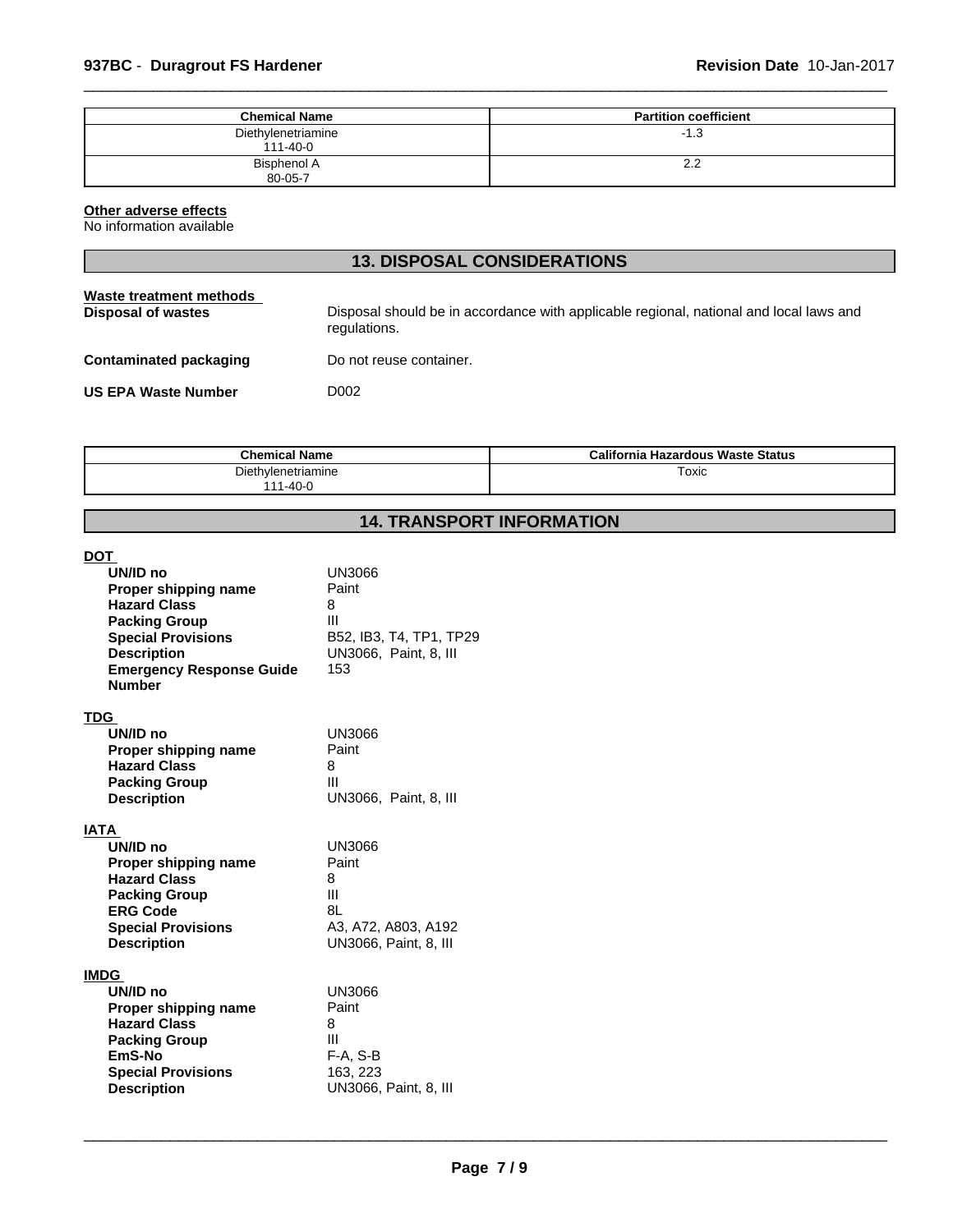# **15. REGULATORY INFORMATION**

 $\overline{\phantom{a}}$  ,  $\overline{\phantom{a}}$  ,  $\overline{\phantom{a}}$  ,  $\overline{\phantom{a}}$  ,  $\overline{\phantom{a}}$  ,  $\overline{\phantom{a}}$  ,  $\overline{\phantom{a}}$  ,  $\overline{\phantom{a}}$  ,  $\overline{\phantom{a}}$  ,  $\overline{\phantom{a}}$  ,  $\overline{\phantom{a}}$  ,  $\overline{\phantom{a}}$  ,  $\overline{\phantom{a}}$  ,  $\overline{\phantom{a}}$  ,  $\overline{\phantom{a}}$  ,  $\overline{\phantom{a}}$ 

| <b>International Inventories</b> |          |
|----------------------------------|----------|
| TSCA                             | Complies |
| <b>DSL/NDSL</b>                  | Complies |
| <b>EINECS/ELINCS</b>             | Complies |
| IECSC                            | Complies |
| KECL                             | Complies |
| PICCS                            | Complies |
| AICS                             | Complies |
|                                  |          |

#### **Legend:**

**TSCA** - United States Toxic Substances Control Act Section 8(b) Inventory

**DSL/NDSL** - Canadian Domestic Substances List/Non-Domestic Substances List

**EINECS/ELINCS** - European Inventory of Existing Chemical Substances/European List of Notified Chemical Substances

**ENCS** - Japan Existing and New Chemical Substances

**IECSC** - China Inventory of Existing Chemical Substances

**KECL** - Korean Existing and Evaluated Chemical Substances

**PICCS** - Philippines Inventory of Chemicals and Chemical Substances

**AICS** - Australian Inventory of Chemical Substances

#### **US Federal Regulations**

#### **SARA 313**

Section 313 of Title III of the Superfund Amendments and Reauthorization Act of 1986 (SARA). This product contains a chemical or chemicals which are subject to the reporting requirements of the Act and Title 40 of the Code of Federal Regulations, Part 372

| Bisphenol A - 80-05-7<br>1.0            |  |
|-----------------------------------------|--|
|                                         |  |
| <b>SARA 311/312 Hazard Categories</b>   |  |
| Yes<br>Acute health hazard              |  |
| Yes<br><b>Chronic Health Hazard</b>     |  |
| No<br><b>Fire hazard</b>                |  |
| No<br>Sudden release of pressure hazard |  |
| <b>No</b><br><b>Reactive Hazard</b>     |  |

#### **CWA (Clean Water Act)**

This product does not contain any substances regulated as pollutants pursuant to the Clean Water Act (40 CFR 122.21 and 40 CFR 122.42)

#### **CERCLA**

This material, as supplied, does not contain any substances regulated as hazardous substances under the Comprehensive Environmental Response Compensation and Liability Act (CERCLA) (40 CFR 302) or the Superfund Amendments and Reauthorization Act (SARA) (40 CFR 355). There may be specific reporting requirements at the local, regional, or state level pertaining to releases of this material

#### **US State Regulations**

#### **California Proposition 65**

This product contains the following Proposition 65 chemicals

| <b>Chemical Name</b>                 | California<br><b>Proposition 65</b> |
|--------------------------------------|-------------------------------------|
| $-80-05-7$<br>ומחי<br><b>Bispher</b> | Reproductive<br>emale               |
| $\mathbf{H} \cdot \mathbf{A}$        |                                     |

#### **U.S. State Right-to-Know Regulations**

| <b>Chemical Name</b>                 | <b>New Jersey</b> | <b>Massachusetts</b> | Pennsylvania |
|--------------------------------------|-------------------|----------------------|--------------|
| Diethylenetriamine<br>$111 - 40 - 0$ |                   |                      |              |
| Bisphenol A<br>80-05-7               |                   |                      |              |

#### **U.S. EPA Label Information**

**EPA Pesticide Registration Number** Not applicable